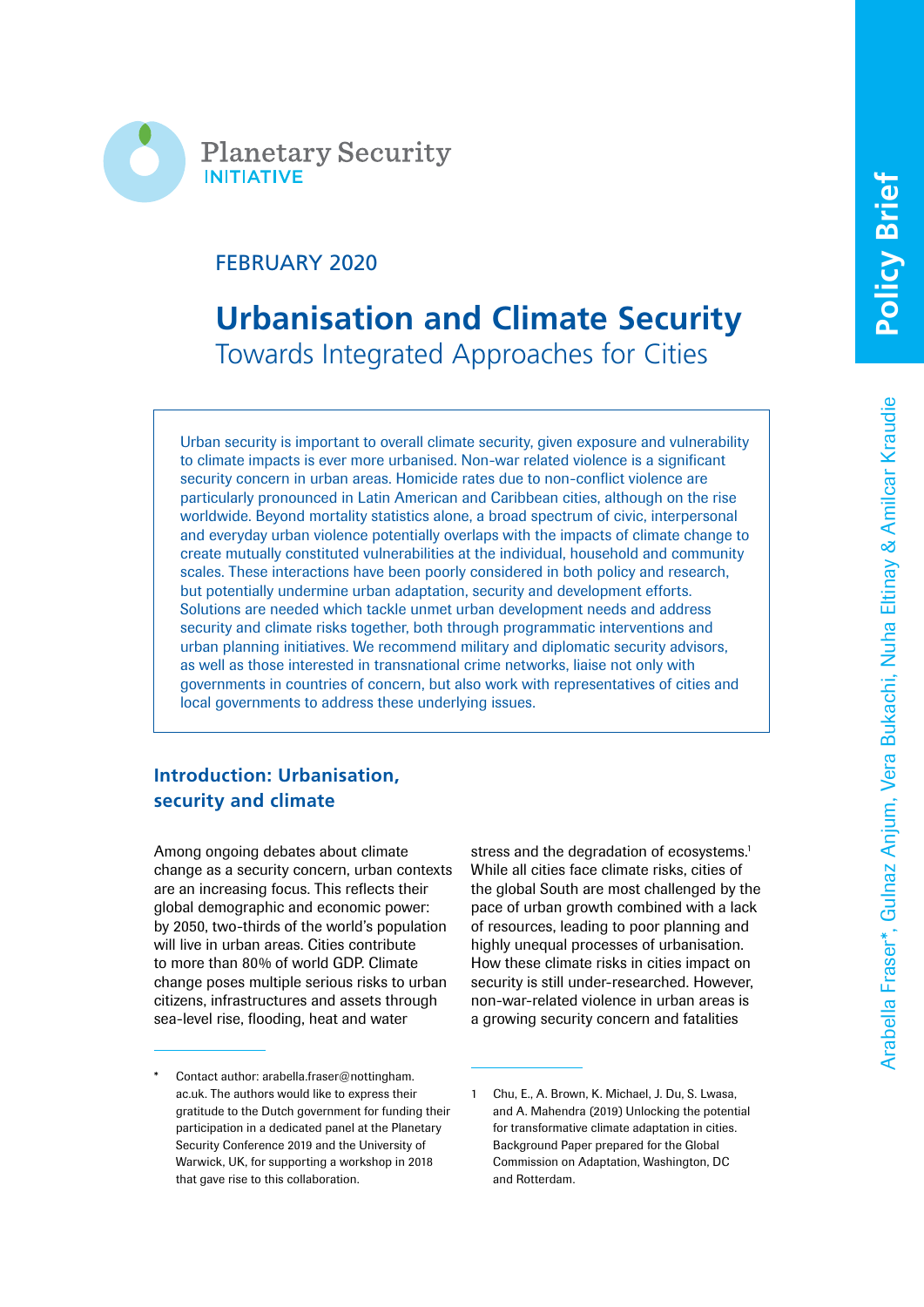#### Clingendael Policy Brief

of such violence now outweigh those in war settings, rural or urban.<sup>2</sup> Much of this violence finds expression in cities, where armed violence is part of multiple forms of civic and inter-personal violence, including crime and gang violence, intersecting with gender-based and intersectional violence. Homicide rates from criminal activity remain particularly acute in Latin American and Caribbean cities but the experience of multiple forms of violence by low-income groups is marked across all regions.3

A panel at the Planetary Security Conference 2019 aimed to bring together Southernbased researchers and practitioners to explore the interlinkages between urban non-conflict violence and climate security, and the implications for policy responses. This brief reflects their interventions.

# **Understanding the linkages between urban violence and climate change risks**

Non-conflict violence and climate change risks are both increasingly urbanised, but the linkages between them have not yet been well researched. Concepts of 'fragile' and 'resilient' cities capture the reality that different risks are linked and concentrate in cities, but do not themselves provide a grounded evidence base from which to draw conclusions for policy. The most direct work on climate security at the urban scale focusses on testing the role of climate change in driving migration to towns and cities and the resulting influence on conflict.<sup>4</sup> The study finds that the influence of climate change is heavily nuanced by economic and political conditions. However, there is a need to look more closely at the social context in which demographic pressure influences

security, which is influenced by migration but also by natural population increase in cities. In addition, we need to recognise other pathways that relate climate change to urban conflict, as well as at the multiple forms of violence that take place in urban spaces. This broader agenda recognises that climate change drives non-linear as well as linear change, and therefore requires multiple forms of investigation beyond quantitative testing alone.

The example of Pakistani cities illustrates how multi-scalar pressures interact within the context of urban livelihoods and land use to shape different forms of violence for the most vulnerable. Migration from provincial villages and towns to the megacities like Karachi, Lahore and others in the context of poor housing and weak infrastructure adds additional stress on individuals amidst scarcity of food and pressure on livelihoods. Poor migrants are particularly hit by lack of community support in urban centres. In addition, expanding high-rise buildings for the sprawling middle class drives up land values and creates exclusion. People are losing their livelihoods due to shrinking usable land, but also face inequality, social exclusion and depleting infrastructures. With 65% of Karachi's population living in informal settlements, vulnerable groups may experience violent tenure insecurity and threat of eviction. These issues are further complicated by citizenship issues for people of different backgrounds such as Afghanis, Rohingya and Bengalis, who then experience more vulnerability and violence.

Cities and towns – and not just their rural hinterlands – are directly experiencing a wide range of climate shocks and stresses. As Box 1 from Pakistan shows, climate changes such as heat stress interact with a range of forms of violence. The outcomes are shaped by pre-existing vulnerabilities, in the context of unequal access to urban resources by women and low-income groups. Research from Kibera, the largest informal settlement in Nairobi, shows how women are more often at home during flood events, and therefore also more likely to be affected by associated crime and insecurity.

<sup>2</sup> Gupte, J. (2016) 'Creating safe and inclusive cities that leave no one behind'. Policy Brief 128, December 2016. IDS, Brighton.

<sup>3</sup> Salahub, J. (2018) *Social Theories of Urban Violence in the Global South*. Routledge.

<sup>4</sup> Bahgat, K., H. Buhaug & H. Urdal (2018) Urban social disorder: an update. Peace Research Institute Oslo (PRIO), Oslo.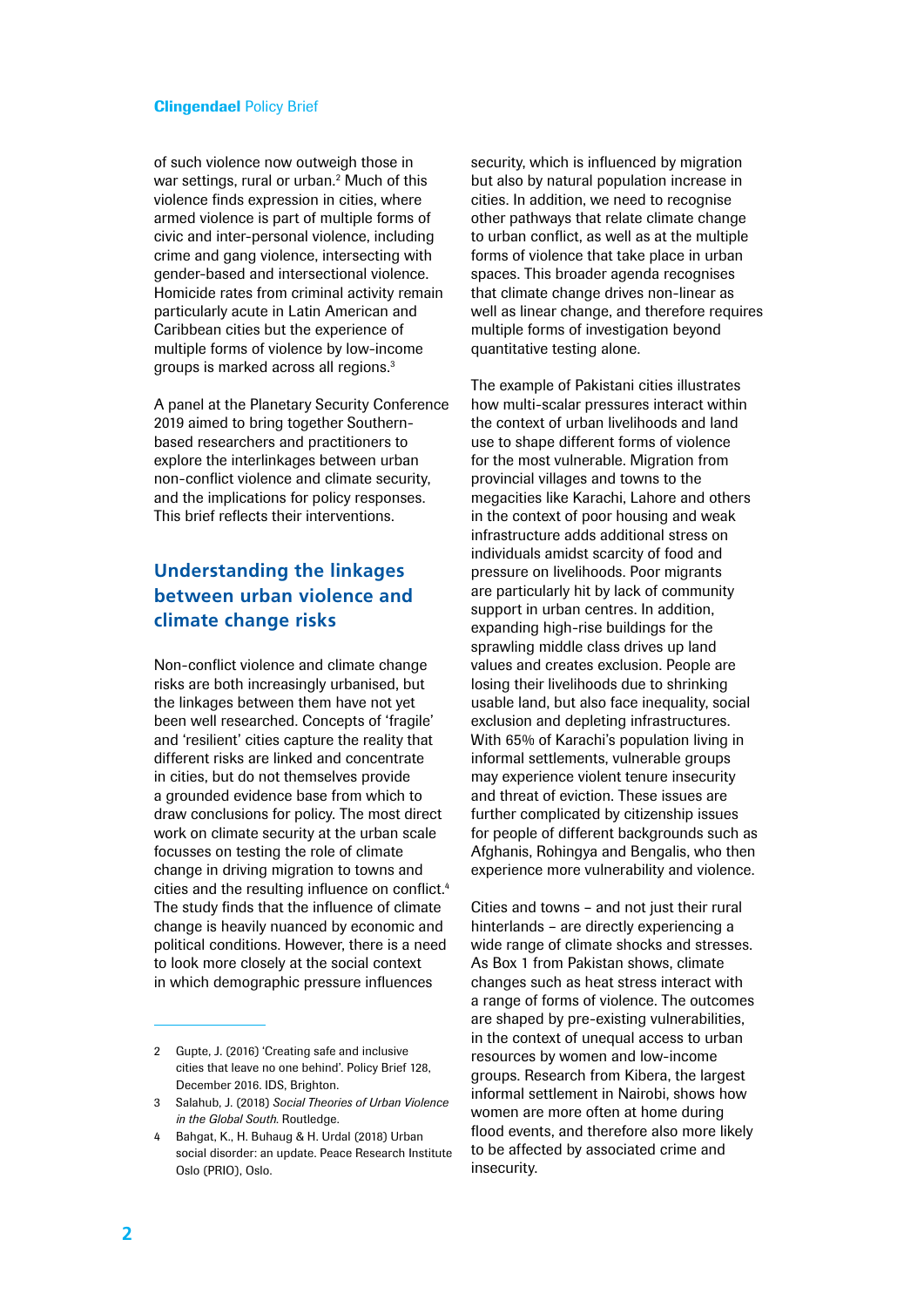#### Box 1: The impact of heat stress on violence in urban Pakistan

An increasing number of heatwaves in Pakistan, exacerbated by high urban densities without green space planning, is a major risk for the urban population. In a recent study conducted by Anjum (2019), cities like Karachi and Islamabad experienced sustained higher temperatures and fewer colder days around the year. Both seasons were much hotter during summers and much colder during winters. Through multiple online monitoring studies, the study showed reported incidents of violence rising during the hotter days. Participants reported higher road rage, higher levels of reported stress, and higher aggression/tendency to aggress on the hotter days compared with their monitoring scores on the colder days. The participants also expressed lower reported agency, efficacy, hope, and empathy. However, the social context of the city is vital to understanding the significance of these findings for citizens' security. More nuanced analysis of the data indicates two important interaction effects. Firstly, the effect of gender. Women experienced more stress than men in the urban context, especially in dense urban zones that are water and land stressed. Women were also subject to more perceived violence on the hotter days when men were not able to provide water. Secondly, the level of stress, aggression and violence interacts strongly with the socioeconomic status of the participants. Participants of lower socioeconomic status experienced more stress, aggression and violence compared to people of middle and higher socioeconomic status.<sup>5</sup>

As well as understanding the role of climate impacts in exacerbating insecurities, it is important to understand the role of climate change programmes in social contexts where violence is present. Programmes for adaptation are increasingly being undertaken by municipal governments, covering a variety of measures from the installation of new physical infrastructure to land use planning and water management. Where such programmes are blind to the realities of urban violence, they may not reach the most vulnerable groups or, at worst, create new forms of violence through eviction or unequal resource management.<sup>6</sup> In turn, insecurity influences responses to climatic conditions and events: the most cited example being the failure of individuals and households to

evacuate before, during or after disasters due to fear of looting and theft and the lack of trust in state institutions to uphold security.

### **The potential of integrated approaches to achieve safe and sustainable cities**

There is a danger that security-led responses to climate risk ignore the underlying development issues that give rise to vulnerability. In urban areas, this relates to access to multiple forms of infrastructure and services such as housing and transport as well as access to employment. Initiatives dedicated to tackling crime and violence (e.g. through policing) or adapting to climate change (e.g. through the provision of information about risks) will continue to be vital, but may need to be adapted to the context of both security and climate risk. Interventions that work on the social and environmental determinants of risks and vulnerability to both violence and climate change together – which we refer to as 'integrated' approaches – might include changes to urban infrastructure, planning and design (for example, through the

<sup>5</sup> Anjum, G. (2019). Impact of heat perception on psychological well-being: Interaction of physical environment with gender & socioeconomic class. Unpublished manuscript.

<sup>6</sup> Mirumachi, N., A. Sawas & M. Workman (2019) Unveiling the security concerns of low carbon development: climate security analysis of the undesirable and unintended effects of mitigation and adaptation. *Climate and Development*. May 2019.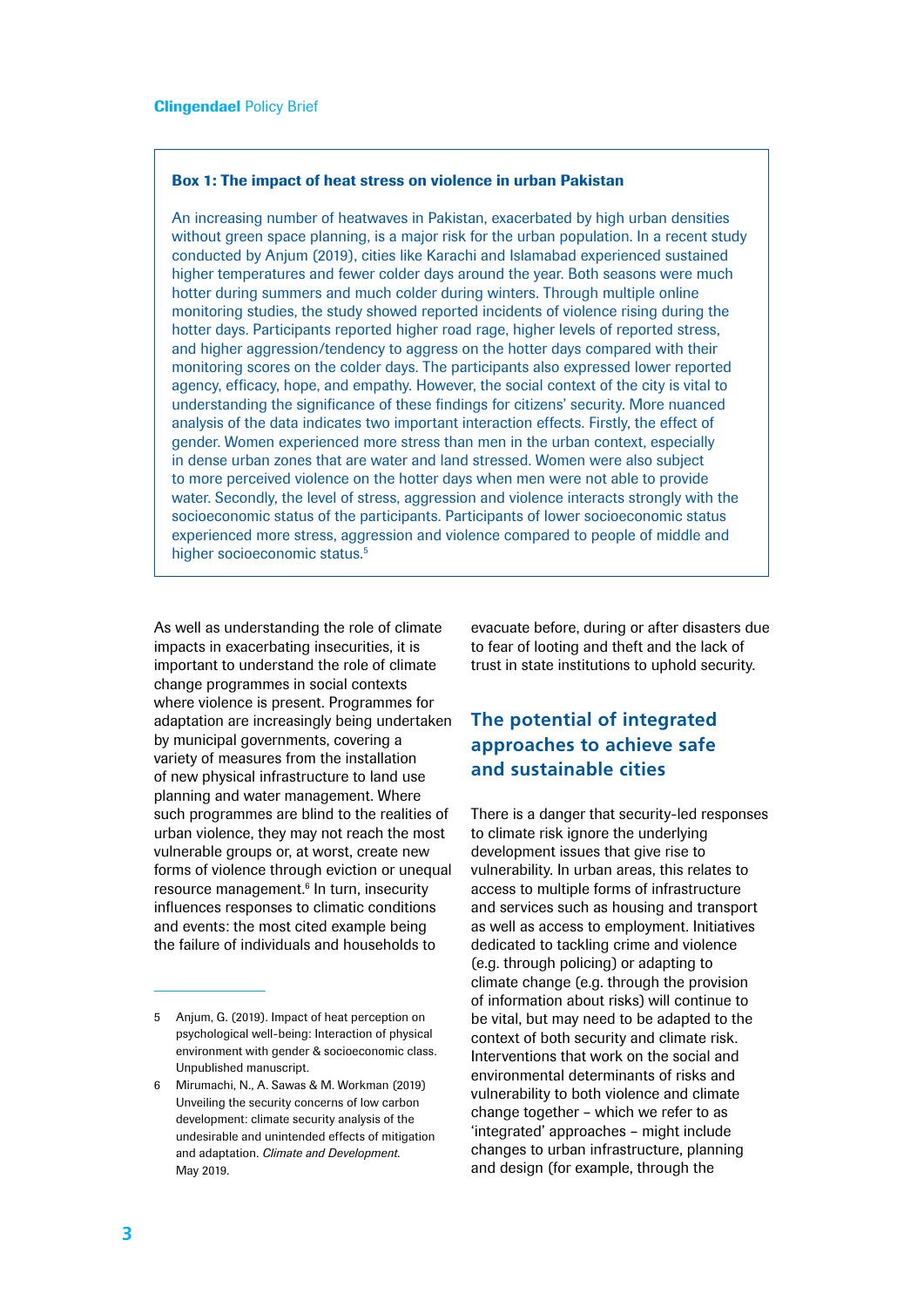#### Box 2: Supporting urban resilience in violent contexts: learning from Honduras

In 2014, Christian Aid partnered with Honduran national NGO partner, Mennonite Commission for Social Action (CASM in Spanish) to pilot the roll-out of a Participatory Vulnerability and Capacities Assessment (PVCA) in vulnerable, riverside communities impacted by urban violence. Through implementing PVCAs, better understanding of risks was aimed to both galvanize community participation and planning and, to a lesser degree, influence largely inactive government authorities. The multi-year pilot experience was implemented in 9 *Bordos* within San Pedro Sula, starting in mid-2014 through 2017 – though the achievements underpin CASM's ongoing interventions in the *Bordos*. All communities are characterised by high levels of gang activity and lack of legal recognition by the state. As a result, residents are stigmatised and have limited access to formal employment opportunities or government services.

The main objective of the project was to explore the possibilities of working in such contexts using Christian Aid's organizational vulnerability assessment tools. These included the PVCA and the Integrated Conflict Prevention and Resilience [ICPR] tool, through which the concept of resilience is used to bring together a holistic view of risks and vulnerabilities. The methodology was limited by the situation of violence. People cannot express themselves on the subject of insecurity without fear of reprisal. Confidentiality was critical, and using the terms conflict prevention and violence could make people frightened and defensive. Getting the participants out of their environments through using these tools worked very well and was recommended so they could express themselves freely. Power analysis was essential, mapping not only the role and influence of armed groups but charting all forms of violence experienced in the communities. Local committees were formed by the community, and one of the major achievements of the project was considered to be the generation of a link between local organisations, including youth and adult groups, and between local organisations and the municipality in providing flood reduction infrastructure for the area. The lack of a governing body made it extremely hard to locate funds for this. Continued institutional presence by the project was needed to make gains, beyond short-term project cycles.<sup>7</sup>

creation of safe public spaces or better provision of basic amenities) or social and cultural activities that foster community cohesion. Evaluations of such interventions are complex, however, and even for crime and violence prevention alone there is a lack of evidence from low and middle-income countries about the impacts of improving urban infrastructure and services on crime rates.<sup>8</sup> This is a critical area for further research.

Community-led initiatives have enormous potential to address local risks from both violence and climate change in an integrated fashion. The example from Honduras (see Box 2) shows how a disaster risk reduction programme was able to develop in vulnerable neighbourhoods despite high levels of insecurity. The project adapted traditional toolkits for disaster response to a violent urban context, finding concepts that allowed participants to discuss the multiple risks they faced and methods for doing this confidentially. The project worked through a partner with long-standing presence and trust in the communities involved. The experience raises the question of whether disasters and climate may be an effective entry point for tackling broader security risks, but also points up the long-term nature of the work

<sup>7</sup> Christian Aid UK and CASM Honduras.

<sup>8</sup> Cassidy, T et al (2015) Evaluation of a Cape Town Safety Intervention as a Model for Good Practice: A Partnership between Researchers, Community and Implementing Agency. *Stability: International Journal of Security & Development*, 4 (1): 27, pp. 1-12.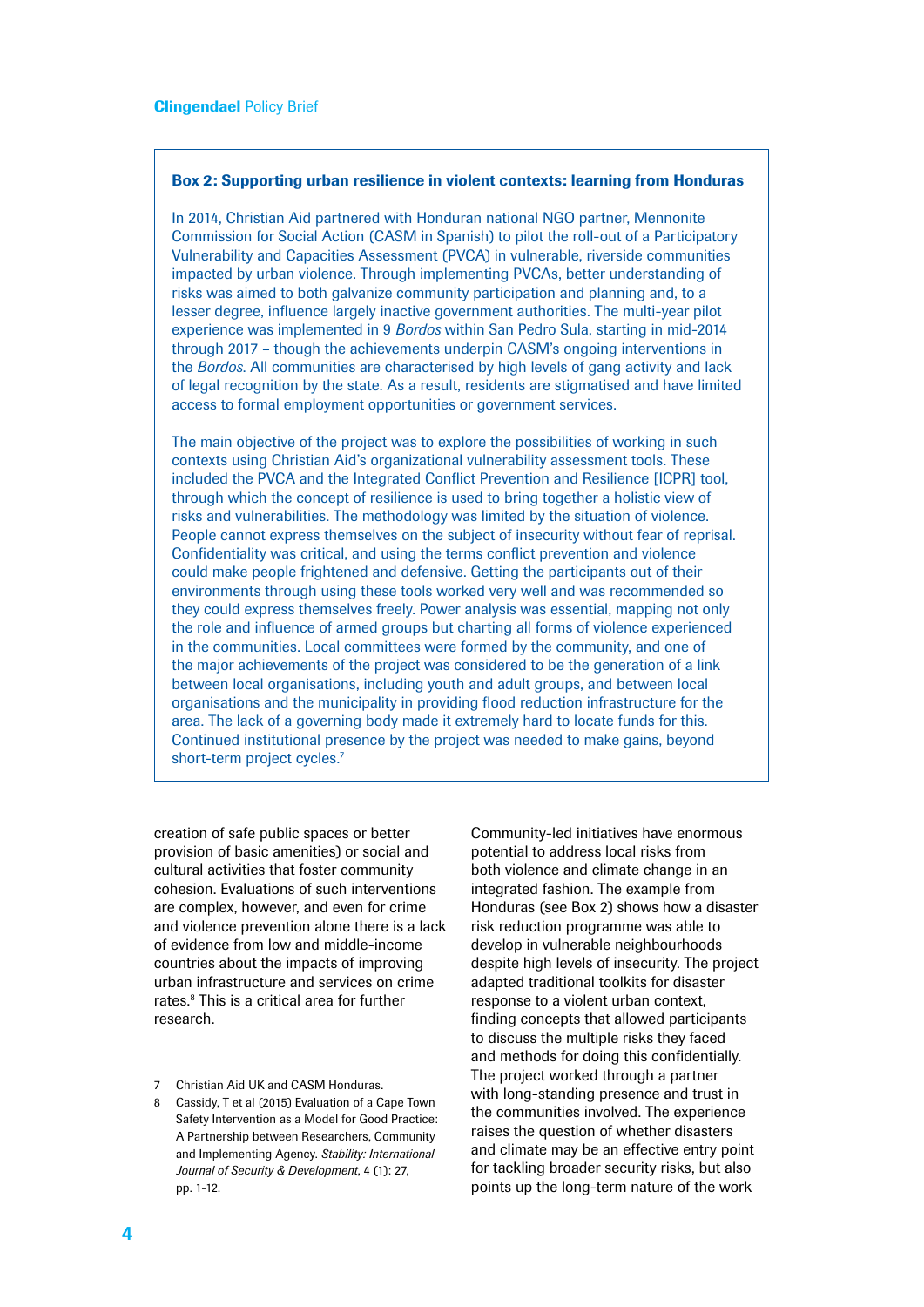#### Box 3: Building Productive Public Spaces in Kibera, Nairobi

Kounkuey Design Initiative, KDI, tackles multiple risks to urban livelihoods through working in partnership with under-resourced communities to build "Productive Public Spaces". KDI started its first Productive Public Space with residents in Kibera, Nairobi, an informal settlement with poor access to sanitation and water, no formal waste collection system, high housing density and precarious land tenure. Kibera is seen as a 'hotspot' of non-conflict violence in Nairobi, with post-election violence, protests, petty crime and gang violence associated with the settlement. Working alongside communities to transform waste or unused land that is prone to environmental risk such as flooding into a space for local empowerment, such spaces become welcoming public spaces that provide basic amenities like clean water, toilets, schools and playgrounds; offer income-generating assets like community gardens and kiosks; and deliver educational and social development opportunities for residents. The process both reduces climate risk and improves the protection of property. This has a particular impact on women and girls, which has led to public space design undertaken by, with and for women and girls.<sup>9</sup>

that is needed in such complex institutional contexts.9

Another initiative working on constructing new public spaces in Nairobi, also in an informal settlement, illustrates how to work on conflict and climate security together. The Kounkuey Design Initiative works alongside communities to transform waste or unused land into public space, reducing flood risk, improving the protection of property and empowering marginalised groups, especially women and girls (see Box 3).

Alongside community-based initiatives, municipal-scale responses are vital to achieve scale and equity. City assessment exercises are a key starting point to guide responses, although previous efforts to devise resilience 'metrics' for cities of the global South have suffered from lack of data.<sup>10</sup> Framing assessments around integrated concepts such as resilience can help highlight the interlinkages between violence and climate change

and institutional deficits that contribute to mutual vulnerabilities. The following example from the Arab region shows that despite data deficiencies, assessments can still be conducted in ways that highlight gaps in practice. The use of a resilience assessment in Sudan highlighted the multiple forms of violence and climate risk experienced by the city's internally displaced people. Further work aims to use resilience assessments as a conflict resolution tool, formalising dialogue between different partners.

### **Gaps in knowledge and practice**

A stronger, cross-regional evidence base is needed for policy and practice that focusses on the specific dynamics of non-conflict violence and climate change risks in the context of urban livelihoods and governance. This will be particularly important for growing secondary and tertiary cities of the global South, as they plan future investments in planning and infrastructure. Significant gaps in knowledge exist about the potential of different approaches to urban climate security, how better disaggregated data and accessible technologies can support vulnerability reduction efforts (especially given the sensitivities of reporting violence) and how to overcome governance challenges at the urban scale to integrated planning and practice, both within state institutions and

<sup>9</sup> KDI.

<sup>10</sup> Rademaker, M., K. Jans, P. Verhagen, A. Boeschoten, H. Roos & S. Slingerland (2019) Making cities in conflict areas more resilient. Netherlands Institute of International Relations 'Clingendael' and Center for Climate and Security. May 2018.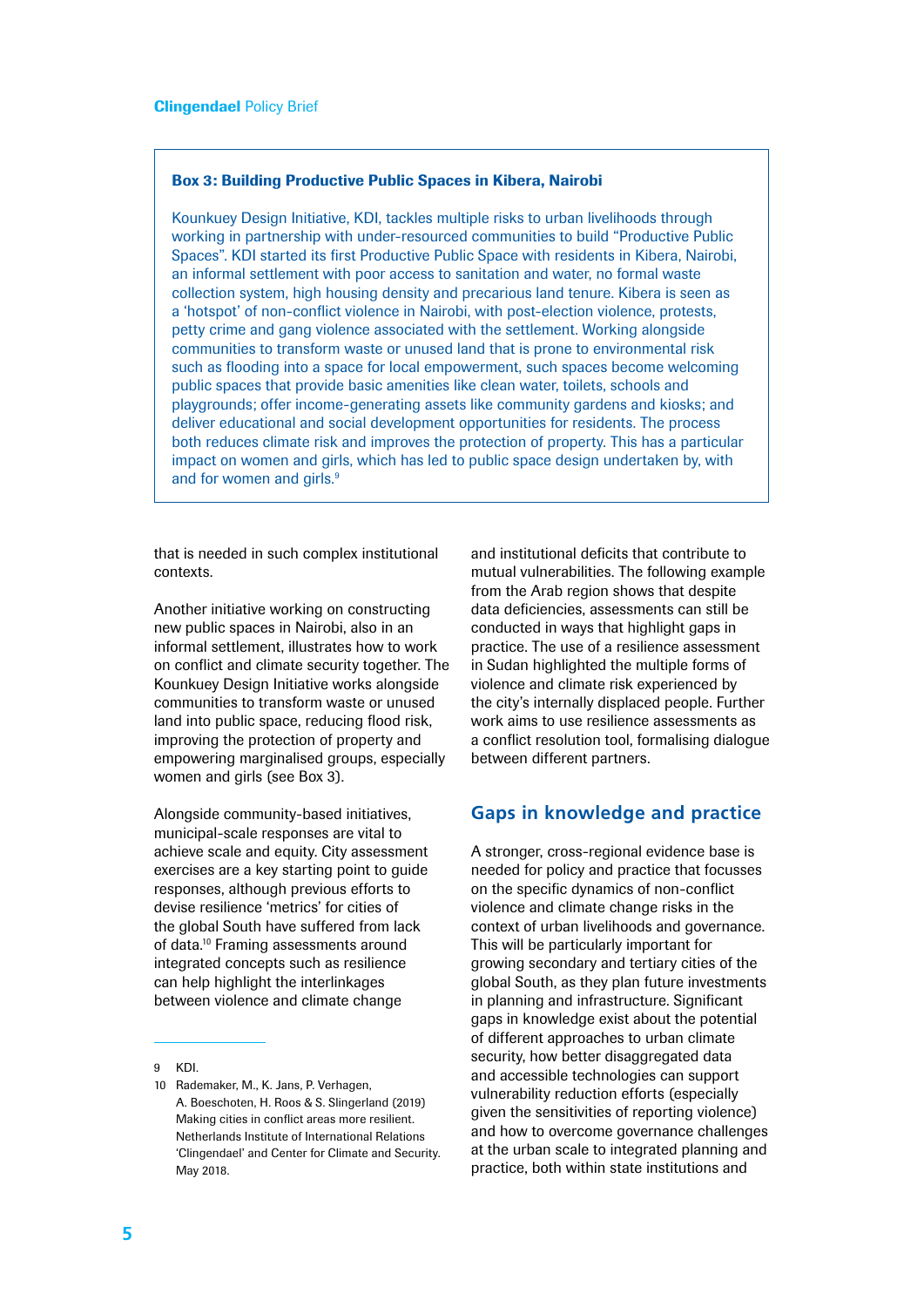#### Box 4: Supporting security at the municipal level using resilience indices

The MENA region experiences high levels of intersecting vulnerability from displacement and climate change. Core risk drivers include rapid urbanisation and poor urban planning. As part of UNISDR's Making Cities Resilient campaign, 25 cities participated in assessment consultations using a disaster resilience scorecard. Through the workshops, the concept of human security was integrated across multiple dimensions of resilience, to develop the capacities of local institutions to support the most vulnerable urban communities. An important finding of the assessments was that local experience and community knowledge have been used to fill in the gaps in coping with disasters and managing risks, especially in the fragile contexts of conflict and displacement. With the frequency and severity of disasters increasing, this is often not enough to predict, model, and control and sustain disaster resilience actions, against the uncertainty of climate change and weak urban governance.

Further work in Sudan explored how to measure and monitor city disaster resilience for internally displaced persons (IDPs) in urban settings of protracted displacement. The process of undertaking resilience assessment showcased the gap in building resilience for IDPs and for the overall city. In the capital of Greater Khartoum, many of those displaced following decades of conflict-induced displacement as well as floodrelated displacement stay with host families from the same ethnic background, leaving IDP camps on the city periphery to seek better access for social services, livelihoods and employment opportunities. Millions end up in fast-growing slum areas and, as a result, face acute urban poverty and higher exposure to flood risk. The Khartoum planning authority's relocation plans and forced evictions may further increase the risk of communal violence in resettlement areas between local communities and those newly displaced. The aim is that urban resilience assessments act as conflict resolution tools, by assessing institutional capacities for resilience, pursuing resilient urban development and designing solutions for IDP settlements to provide sustainable access to landownership, critical infrastructure and security of tenure.<sup>11</sup>

with non-state actors. As the examples used here from Karachi and Nairobi show, the implications of insecurity and climate risks are highly gendered. In order to support reduced vulnerability, gendered analysis is vital, and needs to take into account male and female perspectives.

### **Initial recommendations**

– Both local and international security actors need to consider urban scale responses and dynamics alongside national and regional responses, recognising that cities have dedicated governance structures and particular social and environmental dynamics. Close work with urban development actors, such as local mayors and ministries, and city-to-city networks is needed to address vulnerabilities and ensure marginalised groups are not left behind.

– Guidelines developed by international development agencies for operationalising the 2030 goals in cities and the New Urban Agenda should consider potential win-win investments in improving public safety and reducing risks to climate change, and fostering learning about such investments with the city and local governments. The potential to apply 'do no harm' principles for new climate infrastructure investments should be explored to ensure these do not exacerbate security risks.

<sup>11</sup> Arab Urban Development Institute.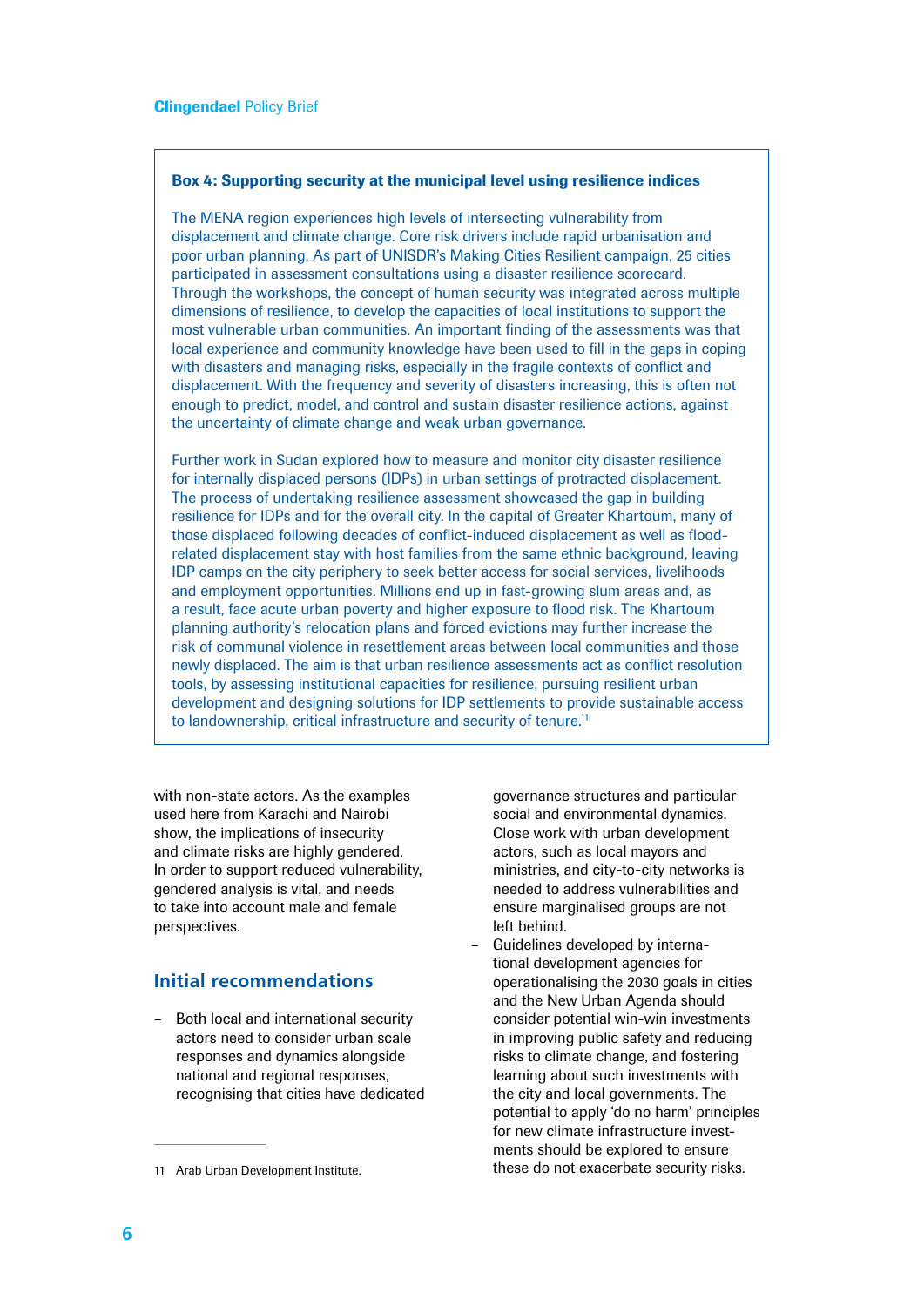#### Clingendael Policy Brief

- Local governments will need to work with national governments to develop adequately financed strategies to tackle climate insecurity, overcoming silo-ed working, as well as working with community-based organisations to reach the most vulnerable and support the scale-up of successful initiatives and necessary infrastructures.
- For NGOs and community-based organisations, vulnerability and capacity assessments used for local-level programming may need to be adapted for contexts of urban insecurity, by using concepts and methods to assess the multiple risks that people face, by being grounded in a strong power analysis and through recognising the need for anonymity and confidentiality in insecure environments. Building local institutions such as community groups can be difficult, and potentially relies on building trust over the long-term, which requires longer-term finance than conventional project cycles.